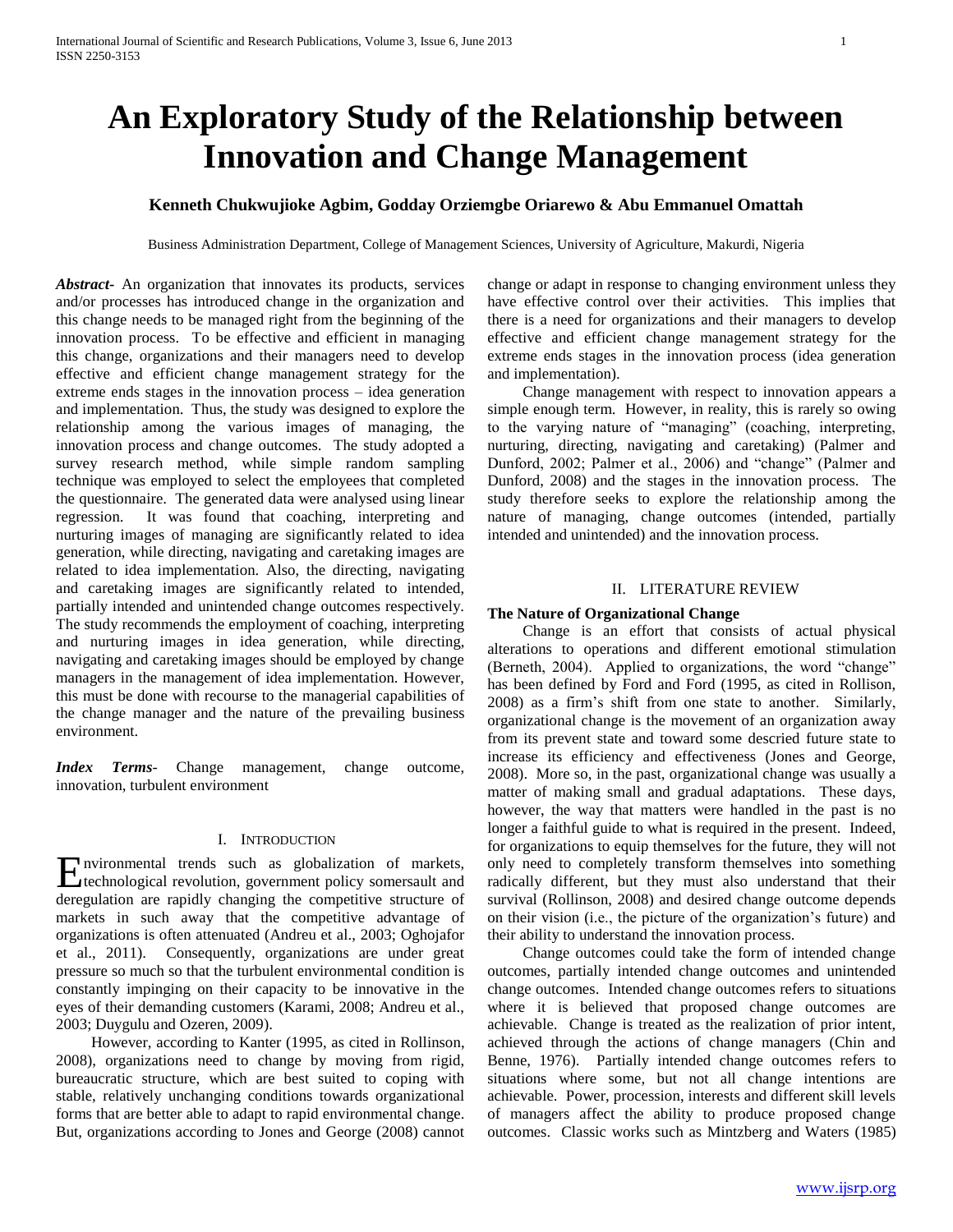argued that not all features of change outcomes are intended (Harrison and Shirom, 1985). Unintended change outcomes suggests that managers often have great difficulty in achieving proposed change outcomes because a variety of forces lead to unplanned charge outcomes. These forces are more powerful than the influence of individual change managers, thereby swamping change managers and their proposed changes. Occasionally, outcomes and intentions may collide, but this is the result of serendipity rather than the direct influence of change managers. Outcomes are therefore emergent (Mintzberg, 1978; Pascale, et al., 2000).

#### **The Nature of Change Management**

 Management as control has been dominant throughout the history of management thought. It underlies the classic Fayol (1949) characterization of management as planning, organizing, commanding, coordinating and controlling. In addition, management as control is associated with top-down, hierarchical view of managing. The organization is concerned mechanistically with the manager's role to drive the machine in specific directions. People are allocated resources (in-puts) so that the machine can perform efficiently and produce the expected products or services (out-puts). In comparison, management as shaping sees managing as influencing rather than determining outcomes by edict. The emphasis on shaping anthropomorphizes the organization, giving it the qualities of an organism rather than a machine. The responsibility of management is to produce strong corporate capabilities that provide the organization with a firm platform to respond to and shape or manage external changes (Beer and Nohria, 2000; Palmer and Dunford, 2008).

 Change management is the process of directing, navigating, caretaking, coaching, interpreting and nurturing organizational change so as to achieve a desired change outcome, maintain the status quo or adapt to the emergent outcomes. According to French and bell (1995), in coaching, change managers are able to intentionally shape (through influence) an organization's capabilities in particular ways. But rather than dictating the exact direction of change, coaching relies on building the right set of values, skills and drills that are deemed necessary for organizational members to achieve desired organizational outcomes. The essence of coaching therefore is to help members of the organization to develop a better future picture of their units/department and by extension skills that will enhance their ability to generate innovative ideas that will bring about improved product/service quality and efficiency/effectiveness in production/service processes. More so, in interpreting, the change manager creates meaning for other organizational members, helping them to make sense of the various proposed organizational events and actions. Managers as interpreters need to explain to members of the organization why new ideas need to be generated and why the innovations should be introduced. The change managers should interprete why the changes are important by providing meaning and making sense of such events (Balogun et al., 2005). In nurturing, even small changes may have a large impact on organizations (Thietart and Forgues, 1995). Thus, managers should nurture their organizations to facilitate organizational qualities which enable positive organizing to occur (Palmer and Dunford, 2008).

 In directing, management is in control and intended change outcomes are achievable. It is therefore up to the change manager to direct the organization in particular ways to produce the required change (Palmer and Dunford, 2008) by implementing the adopted innovation. In navigating, control is still at the heart of management action, but a variety of factors external to managers suggest that while they may achieve some intended change outcomes, others will occur over which they have little control. Outcomes are partly emergent rather than completely planned and result from a variety of influences, competing interests and processes. There is no guarantee that the final destination will be the one initially envisaged (if there is, indeed, a final destination), and there is the ever-prevent likelihood that a variety of other unanticipated destinations might eventually be brought about by the shifting winds and currents underlying the change (Palmer and Dunford, 2008). In caretaking, managers will exercise some control, but the ability to control is severely constrained by a variety of forces, both internal and external, which propel change relatively independent of a manager's intentions. Individual managers have only a limited ability to implement change. Thus, change outcomes are at odds with these forces. At best, change managers are caretakers having little influence over the direction of change (Palmer and Dunford, 2008).

#### **The Innovation Process**

 Innovation is the adoption of new approaches by an organization (Lee and Yu, 2010). It is an activity intended to develop an idea, carry it out, react to it and modify where necessary (Van de ven, 1986). Put differently, organizational innovation is the adoption of a new idea or behaviour that is new to the organization's industry, market or general environment (Daft, 1982). Thus, an organization that innovates its products, services and/or processes has introduced change in the organization and this change needs to be managed right from the beginning of the innovation process. To be effective and efficient in managing the change that is associated with the introduction of innovation in an organization, Jones and George (2008) asserted that managers must create an organizational setting in which people are encouraged to be innovative.

 The innovation process is made up of four stages; idea generation, proposal, adaption and implementation. The idea generation stage is where an idea regarding something new (product, production process, service, system, method, policy) is conceptualized by an individual or a group of persons in the organization. The second stage is the proposal stage; it is where an idea or concept is transformed into a proposal for official acceptance. The third stage is the adoption stage, it is where a proposed innovation is legitimated or becomes officially accepted. This is the stage where the decision for giving the innovation the attention needed in effort, time and money to be fully developed is made. The final stage is the implementation stage; it concerns the actual utilization of the innovation by organizational members as they perform their tasks (Wilson, 1966; Agbim, 2013).

#### **Research Hypotheses**

**H<sub>01</sub>:** Coaching for the purpose of capacity building is not significantly related to idea generation.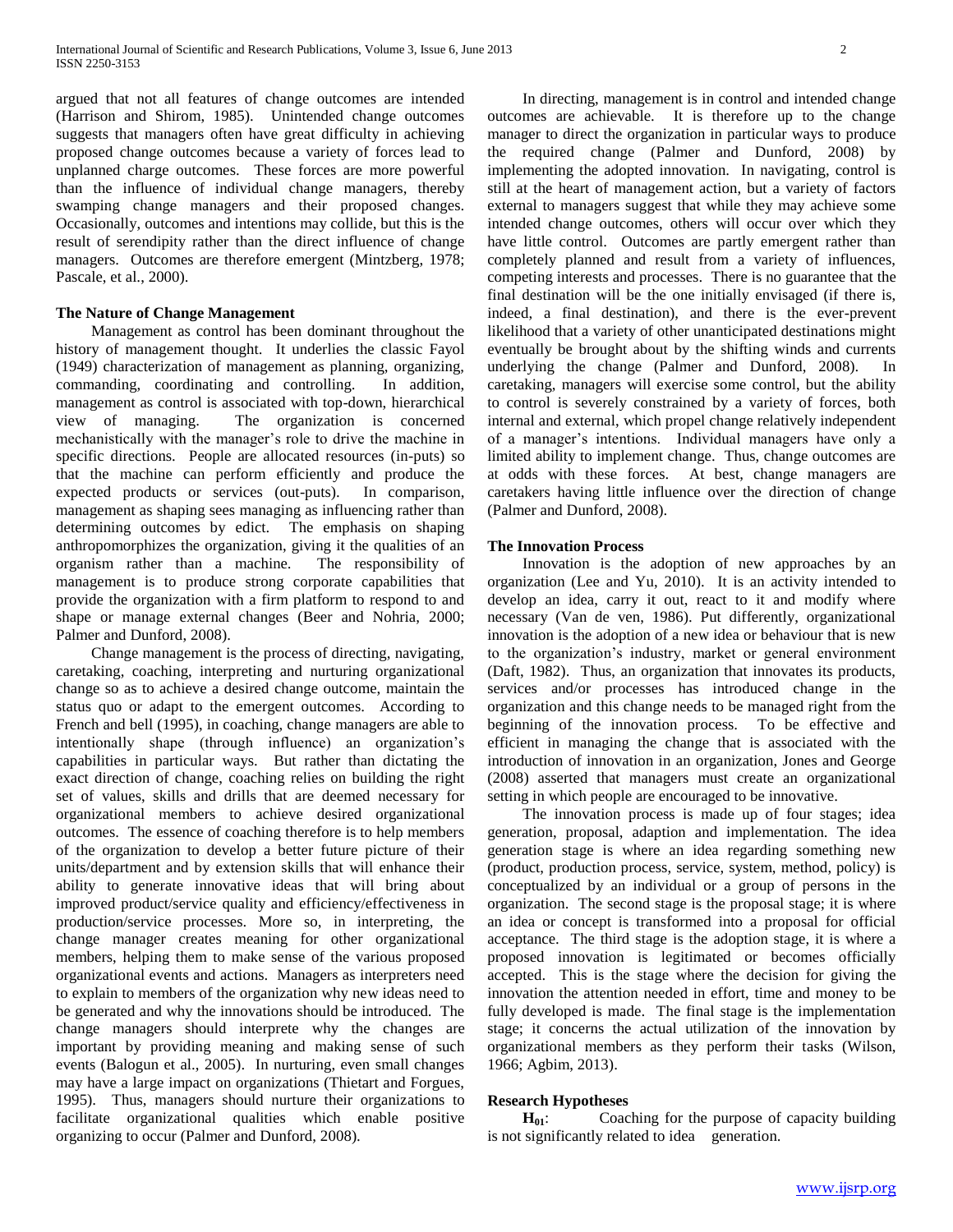**H**<sub>02</sub>: Interpreting for the purpose of "sense making" is not significantly related to idea generation.

**H**<sub>03</sub>**:** Nurturing the organization is not significantly related to idea generation.

 **H04**: Directing the organization is not significantly related to idea implementation.

**H**<sub>05</sub>**:** Navigating the organization is not significantly related to idea implementation.

**H**<sup>06</sup>: Caretaking activities in the organization is not significantly related to idea implementation.

**H**<sub>07</sub>: Directing the organization is not significantly related to intended charge outcome.

**H**<sub>08</sub>: Navigating the organization is not significantly related to partially intended change outcome.

 **H09:** Caretaking activities in the organization is not significantly related to unintended change outcome.

III. RESEARCH METHODOLOGY The survey research design was employed in this study. The sample size for the study is made up of 258 employees of manufacturing companies in Anambra State, Nigeria. The sample size was selected using the Yaro-Yamen (1980, as cited in Agbim et al., 2013) sample determination method. Simple random sampling technique was used to select the employees

## IV. RESULTS AND DISCUSSION **H<sub>01</sub>:** Coaching for the purpose of capacity building is not significantly related to idea generation.

Table 1 showed the result of the  $H<sub>01</sub>$  test with coaching as the predicator variable and idea generation as the dependent

who completed the questionnaire. The questionnaire utilized a response set of strongly disagree (1) to strongly agree (5). The internal consistency test showed that all scale exhibited coefficient of alpha that exceeded a minimum threshold of 0.7 as suggested by Nunnally and Bernstein (1994). Out of the 258 questionnaire that were sent out, 12 were discarded on account of missing data. Thus, resulting in a final useable sample size of 246 and a response rate of 95.3%. All the respondents were under the age of 55. The sample is 68.6% male and 31.4% female. To test the proposed hypotheses, data for the study were collected and analysed using simple regression with the aid of SPSS (Version 18.0). All the tests were conducted at 5% level of

variable. It is evident from Table 1 that the beta value (0.310) is significant at P<0.05. Thus,  $H<sub>01</sub>$  is rejected, that is, coaching for the purpose of capacity building is significantly related to idea generation.

**Table 1: Coefficients in the Regression Analysis of Coaching and Idea Generation**

significance.

| <b>Predictor variable</b>                                                                                                                       |        | Std. Error | Beta  |        | Sig   |  |
|-------------------------------------------------------------------------------------------------------------------------------------------------|--------|------------|-------|--------|-------|--|
| Constant)                                                                                                                                       | 52.041 | .603       |       | 24.605 | 0.000 |  |
| Caching                                                                                                                                         | 186    | 0.025      | 0.310 | 6.822  | 0.002 |  |
| the contract of the contract of the contract of the contract of the contract of the contract of the contract of<br>the company's company's com- |        |            |       |        |       |  |

Dependent Variable; Idea generation

 In coaching, ideas are generated though consultation with members of the organization. The proposed innovation that will occasion change is formulated from the ideas generated. Even though wide-ranging consultation takes place throughout the organization during the idea generation, according to Haapaniemi (1996), resistance needs to be recognized and expected since the proposed innovation will take members of the organization out of their comfort zone. Therefore, to help members of the organization cope with the change environment, change managers according to Palmer and Dunford (2008) should help

the employees by means of enhanced personal capacity development.

**H**<sub>02</sub>: Interpreting for the purpose of "sense making" is not significantly related to idea generation.

To test  $H_{02}$ , interpreting was chosen as the predictor variable, while idea generation was the dependent variable. The result in Table 2 showed that the beta value of 0.296 is significant (P<0.05). Therefore,  $H_{02}$  is rejected. This implies that interpreting for the purpose of "sense making" is significantly related to idea generation.

| Table 2: Coefficients in the Regression Analysis of Interpreting and Idea Generation |  |
|--------------------------------------------------------------------------------------|--|
|--------------------------------------------------------------------------------------|--|

| <b>Predictor variable</b>           |        | <b>Std. Error</b> | Beta  |        | Sig   |
|-------------------------------------|--------|-------------------|-------|--------|-------|
| Constant)                           | 48.216 | .582              |       | 30.241 | 0.000 |
| Interpreting                        | ).146  | 0.042             | 0.296 | .620   | ).004 |
| $1 \quad 1 \quad 1 \quad 1 \quad 1$ |        |                   |       |        |       |

Dependent variable: Idea generation

 For interpreting, resistance is viewed as a likely outcome where employees lack understanding of "what is going on" and lack understanding of the personal impact of the change. The most reliable predictor of how people will interpret the implication of change is their experience of past organizational changes (Gioia and Chittipeddi, 1991). Hence, the need for change manager to begin change initiatives with a systematic inquiry into organizational members memories of past organizational changes (Palmer and Dunford, 2008). More so,

change managers should focus on sense making about a proposed change and sensegiving to different groups through persuasive account of the change to ensure that as many people as possible inside and outside the organization share a common understanding that will inspire them to generate ideas for the proposed change.

**H**<sub>03</sub>**:** Nurturing the organization is not significantly related to idea generation.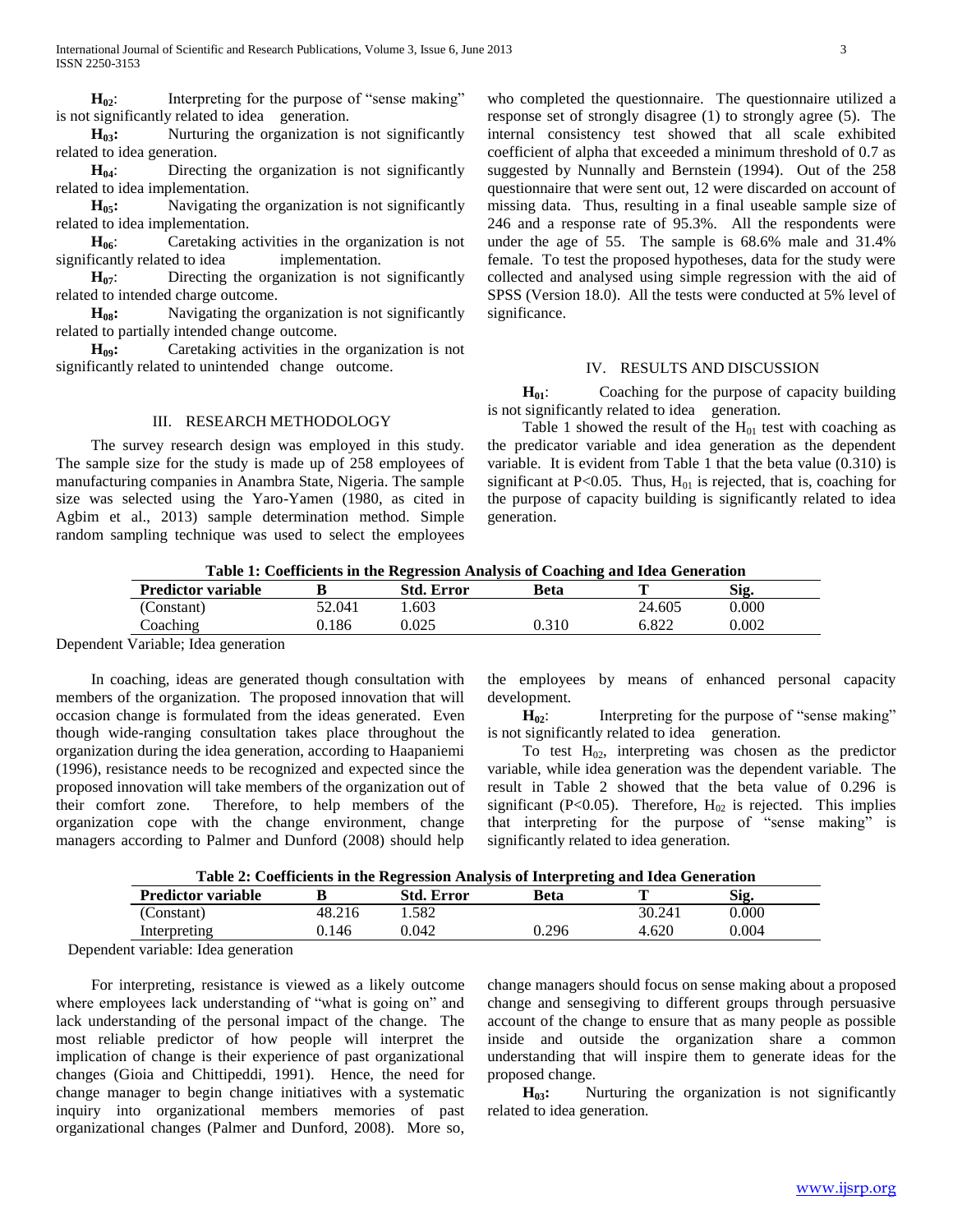A single variable regression was employed to test the relationship between nurturing (predictor variable) and idea generation (dependent variable). The result in Table 3 revealed that the beta value (0.325) is significant (P<0.05). Thus,  $H_{03}$  is

rejected. This implies that nurturing the organization is significantly related to idea generation.

| Table 3: Coefficients in the Regression Analysis of Nurturing and Idea Generation |  |  |
|-----------------------------------------------------------------------------------|--|--|
|-----------------------------------------------------------------------------------|--|--|

| <b>Predictor variable</b> |        | <b>Std. Error</b> | Beta  |        | Sig   |  |
|---------------------------|--------|-------------------|-------|--------|-------|--|
| (Constant)                | 57.606 | .468              |       | 38.640 | 0.000 |  |
| Nurturing                 | 0.208  | 0.083             | 0.325 | .898   | 0.000 |  |

Dependent variable: Idea generation

 Shaw (1995) argued that where organizational structures and management processes require fundamental change, current ways of organizing may inhibit the availability of information, such as customer expectations and market competition, which are necessary to generate the ideas. Thus, change managers must nurture the organization so that employees will see and realize new possibilities that may have been previously unanticipated. This can be done by fostering the conditions for change and communicating the need to be ready to engage in change as the situation emerges, often in unpredictable ways (Wolvin and Coakley, 1996; Palmer and Dunford, 2008). Consequently, according to Palmer and Dunford (2008), it becomes difficult to

determine whether the call for idea generation will be resisted due to the absence of the chaotic forces from which resistance emerges.

**H**<sub>04</sub>: Directing the organization is not significantly related to idea implementation.

To test  $H<sub>04</sub>$ , a regression analysis was performed with directing and idea implementation as the predictor and dependent variables respectively. The result in Table 4 showed that the beta value (0.286) is significant (P<0.05). Thus,  $H_{04}$  is rejected. Hence, directing the organization is significantly related to idea implementation.

| Table 4: Coefficients in the Regression Analysis of Directing and Idea Implementation |
|---------------------------------------------------------------------------------------|
|---------------------------------------------------------------------------------------|

| <b>Predictor variable</b> |        | Std. Error | <b>Beta</b> |        | Sig.      |
|---------------------------|--------|------------|-------------|--------|-----------|
| (Constant)                | 46.385 | .390       |             | 30.642 | $0.000\,$ |
| Directing                 | 0.184  | 0.064      | 0.286       | 5.462  | 0.003     |
| $\cdots$                  |        |            |             |        |           |

Dependent variable: Idea implementation

 Directing according to Palmer and Dunford (2008) views resistance as something that must be overcome in order to move forward in the implementation of the adopted idea or innovation. Thus, management must highlight the change value-agenda (Guaspani, 1996) and send clear, unambiguous messages about the need to implement the innovation in accordance with laid down rules. When situational factors are assessed as unfavourable to idea implementation, managers may use a range of interventions to alter the situation. For example, directing may involve creating dissatisfaction with the status quo, a sense

of distress and a desire for change among followers (Shamir and Howell, 1999).

**H**<sub>05</sub>**:** Navigating the organization is not significantly related to idea implementation

 A simple variable regression was employed to test the relationship between navigating (predictor variable) and idea implementation (dependent variable). The result in Table 5 revealed that the beta value  $(0.360)$  is significant  $(P<0.05)$ . Thus,  $H<sub>05</sub>$  is rejected. This implies that navigating the organization is significantly related to idea implementation.

| Table 5: Coefficients in the Regression Analysis of Navigating and Idea Implementation |  |  |
|----------------------------------------------------------------------------------------|--|--|
|                                                                                        |  |  |

| <b>Predictor variable</b> |        | <b>Std. Error</b> | Beta  | m      | Sig   |
|---------------------------|--------|-------------------|-------|--------|-------|
| Constant)                 | 52.106 | . 304             |       | 36.130 | 0.000 |
| Navigating                | 0.172  | ).056             | 0.360 | 8.364  | 0.000 |

Dependent variable: Idea implementation

 Navigating suggest that managers cannot necessarily impose a vision as there are competing stakeholders who may hold differing views on what change is desired or whether change is desired (Kanter et al., 1992). The navigator should pay attention to differing interests and stakeholders to persuade them of the appropriateness of the implementation of the innovation or the change or if necessary to modify the change to produce the best change outcome in the given situation. Thus, change management involves navigating these tensions. Navigating suggests that vision occurs through debates amongst different groupings within and across the organization and that there may be vision "collision" (Kanter et al.); multiple or conflicting

visions. This may occur when the vision is crafted by organizational strategists who are convinced about the need for change, but the need is not shared by change/innovation implementers or change recipients. It may also occur when there is a gap between management's strategic vision and stakeholders' vision of the company (Hatch and Schultz, 2001). To win people over to idea implementation, critical listening, message evaluation and negotiation are needed by the change navigator (Hearit, 1994; Wolvin and Coakley, 1996; Palmer and Dunford, 2008).

 **H06**: Caretaking activities in the organization is not significantly related to idea implementation.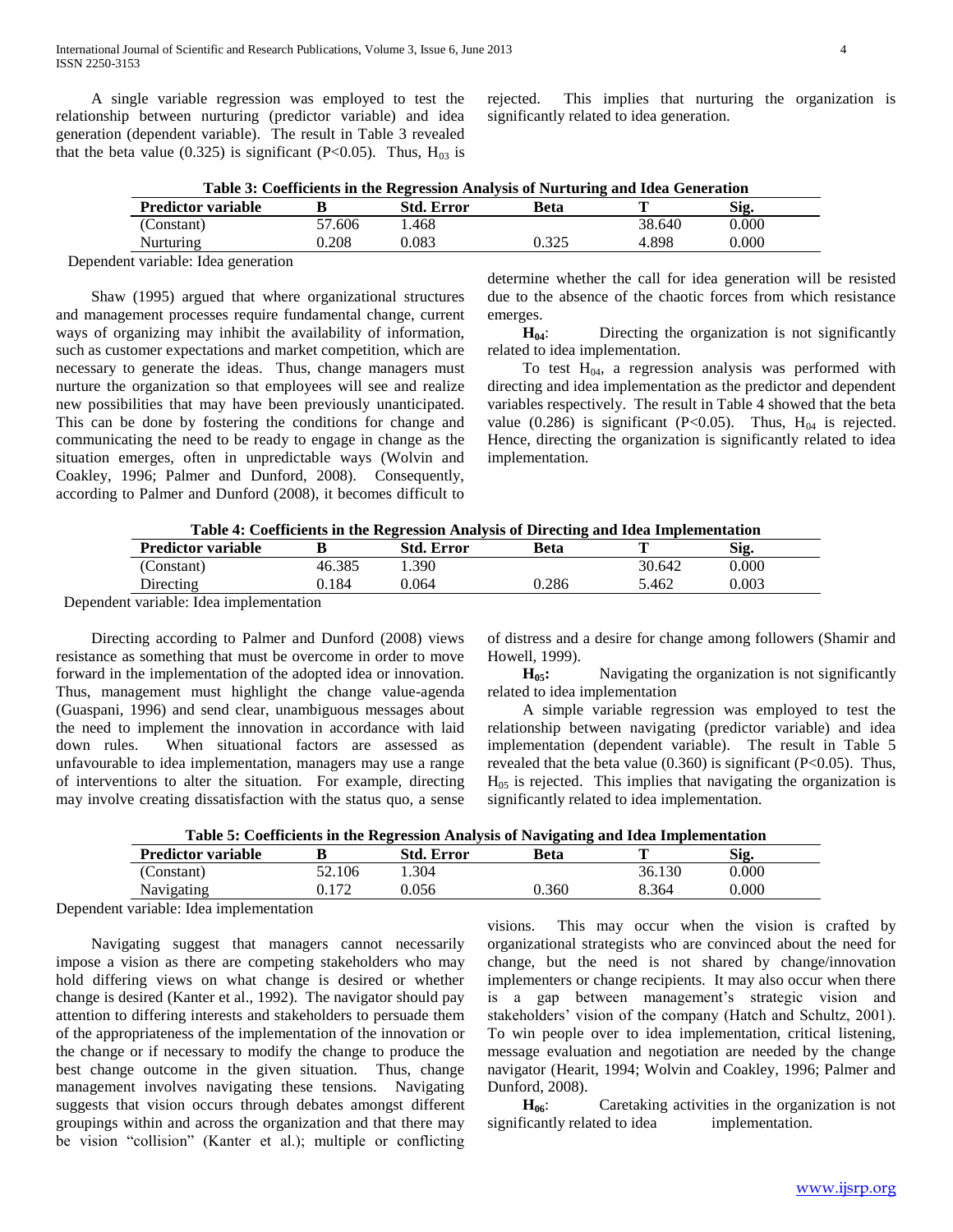Table 6 revealed the result of the  $H_{06}$  test with caretaking as predictor variable and idea implementation as the dependent variable. It is evident from Table 6 that the beta value (0.314) is significant at P<0.05. Thus,  $H_{06}$  is rejected, that is, caretaking

activities in the organization is significantly related to idea implementation.

|  | Table 6: Coefficient in the Regression Analysis of Caretaking and Idea Implementation |
|--|---------------------------------------------------------------------------------------|
|  |                                                                                       |

| <b>Predictor variable</b> |        | Std. Error | Beta  |        | Sig.  |  |
|---------------------------|--------|------------|-------|--------|-------|--|
| (Constant)                | 43.621 | .482       |       | 27.341 | 0.000 |  |
| crtaking                  | 0.285  | 0.037      | 0.314 | 4.826  | 0.006 |  |

Dependent variable: Idea implementation

 People's reaction to idea implementation follow a predictable series of psychological stages such as; stock (manifest as in mobilization), defensive retreat (anger), acknowledgement (mourning), adaptation and change (acceptance). Thus, a viable approach to managing such resistance which the caretaker can employ is to let nature take its course or minimize intervention (as a coping mechanism) as resistance is a natural phase (Palmer and Dunford, 2008). More so, caretaking which is aligned to reactive strategy uses "identify" and "reply" approach (Clampitt et al., 2000). Forces for change are "identified" and staff requests for knowledge of the change are "replied" to by explaining the inevitability of the change due to external forces. This explains why in caretaking, visions (i.e., the picture of the future the introduced innovation is

expected to lead the organization to) are likely to have limited impact unless they are consistent with events unfolding outside of the organization as the pressure for change is due less to vision and more to the impact of external forces (Palmer and Dunford, 2008).

**H**<sub>07</sub>: Directing the organization is not significantly related to intended charge outcome.

 A single variable regression was employed to test the relationship between directing (predictor variable) and intended change outcome (dependent variable). The result in Table 7 revealed that the beta value (0.312) is significant and positive  $(P<0.05)$ . Thus, H<sub>07</sub> is rejected. We conclude that directing the organization is significantly related to intended change outcome.

**Table 7: Coefficients in the Regression Analysis of Directing and Intended Change Outcome**

| <b>Predictor variable</b> |        | Std.<br>Error | Beta        |        | Sig   |
|---------------------------|--------|---------------|-------------|--------|-------|
| (Constant)                | 56.341 | l.811         |             | 33.146 | 0.000 |
| Directing                 | 0.283  | 0.042         | $\cdot$ 210 | 5.785  | 0.002 |
| .                         |        |               |             |        |       |

Dependent variable: Intended change outcome

 Though we all rationally recognize that the introduction of innovation in an organization brings about change, however not all change is as a result of innovation. When areas where innovation is needed in an organization is identified, ideas concerning the innovation needs to be generated by members of the organization. During this period of idea generation, management influences the employees. However, in order to achieve the intended change outcome during the idea implementation, management need to control and by extension direct the employees to ensure compliance with laid down rules and regulations. Balogun and Johnson (2005) illustrated that

individuals in organizations are "sensemakers" not just "sensetakers" and are integrally involved in determining the outcomes of strategic change initiatives.

**H**<sub>08</sub>**:** Navigating the organization is not significantly related to partially intended change outcome.

To test  $H_{08}$ , navigating was chosen as the predictor variable, while partially intended change outcome was the dependent variable. The result in Table 8 showed that the beta value (0.278) is significant (P<0.05). Thus,  $H_{08}$  is rejected. This implies that navigating the organization is significantly related to partially intended change outcome.

| Table 8: Coefficients in the Regression Analysis of Navigating and Partially Intended Change Outcome |  |  |  |  |  |
|------------------------------------------------------------------------------------------------------|--|--|--|--|--|
|------------------------------------------------------------------------------------------------------|--|--|--|--|--|

| <b>Predictor variable</b>                                       |                  | Std.<br>Error | Beta          | π      | Sig   |  |
|-----------------------------------------------------------------|------------------|---------------|---------------|--------|-------|--|
| (Constant)                                                      | 46.628           | 1.530         |               | 22.631 | 0.000 |  |
| Navigating                                                      | ገ ግ 1 ገ<br>0.ZIJ | 0.029         | 270<br>∪ .∠ / | 3.040  | 0.000 |  |
| $\mathbf{r}$ and $\mathbf{r}$ and $\mathbf{r}$ and $\mathbf{r}$ | $\sim$ $\sim$    |               |               |        |       |  |

Dependent variable: Partially Intended Change Outcome

 In navigating the organization during change management, Palmer and Dunford (2008) noted that a few of the forces in the external environment of the organization suggest some of the intended change outcomes are achievable, while many of the external forces over which management has no control will point to the fact that outcomes are partly emergent rather than completely planned. Similarly, Pendlebury et al. (1998) asserted that change management is only partially controllable owing to a variety of influences, competing interests and processes. Change managers who are navigating towards a desired outcome will achieve outcomes that all the features are not intentional. More so, Palmer and Dunford further noted that there is no guarantee that the achieved change outcome will be the one initially envisaged and there will be the ever-present likelihood that a variety of unanticipated change outcome might eventually be brought about by the shifting winds and currents underlying the change.

 **H09:** Caretaking activities in the organization is not significantly related to unintended change outcome.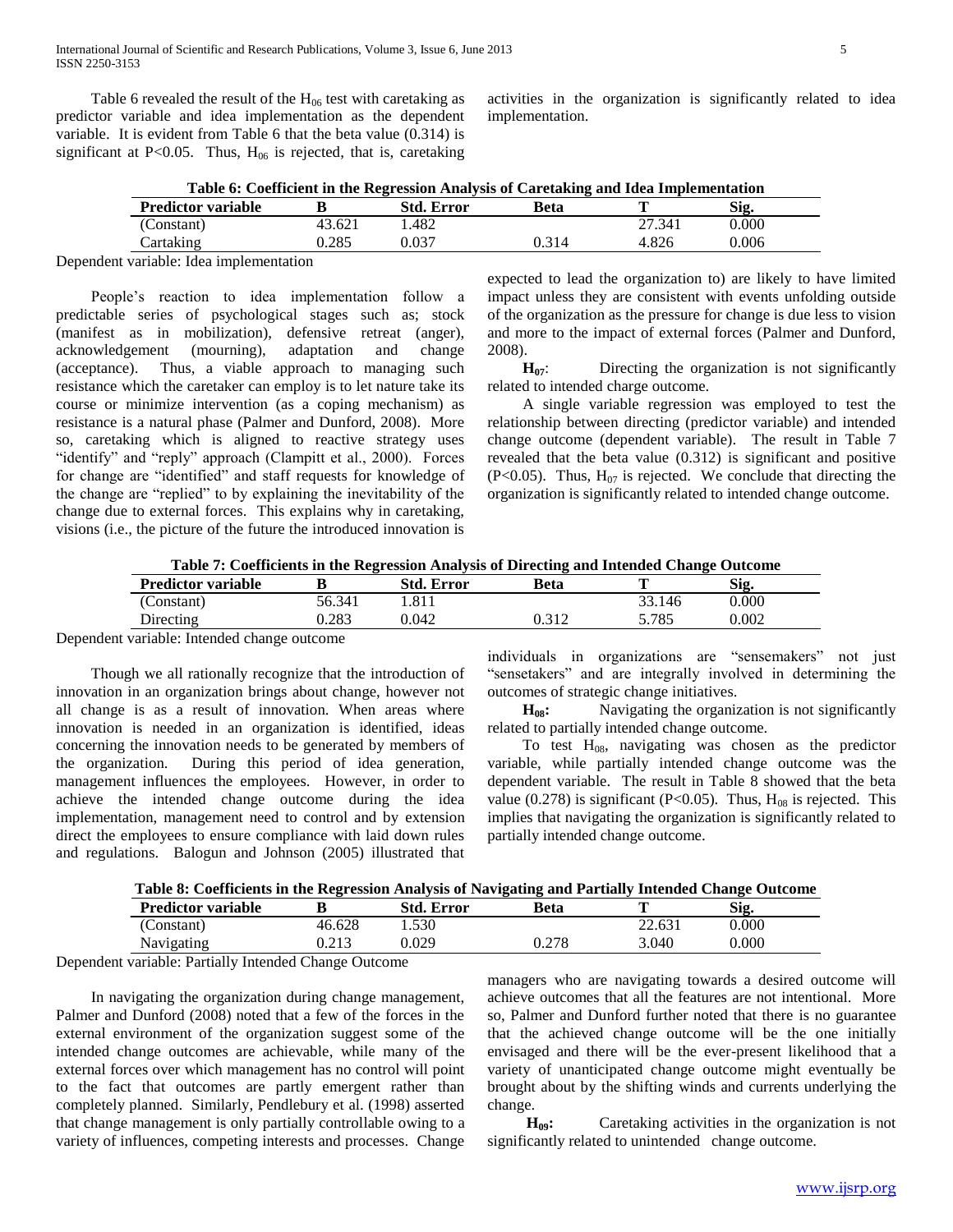Table 9 revealed the result of the  $H_{09}$  test with caretaking as the predictor variable and unintended change outcome as the dependent variable. The result in Table 9 showed that the beta value of 0.308 is significant (P<0.05). Thus,  $H_{09}$  is rejected. We

conclude that caretaking activities in the organization is significantly related to unintended change outcome.

**Table 9: Coefficients in the Regression Analysis of Caretaking and Unintended Change Outcome**

| <b>Predictor variable</b> |        | <b>Std. Error</b> | Beta  |              | Sig   |  |
|---------------------------|--------|-------------------|-------|--------------|-------|--|
| Constant <sup>\</sup>     | 50.231 | .604              |       | 28.093       | 0.000 |  |
| aretaking                 | 189.ر  | <b>J.029</b>      | 0.308 | $-57$<br>ບ.ບ | 0.000 |  |

Dependent variable: Unintended change outcome

 The ability of change managers as caretakers to manage change is constrained by a variety of internal and external forces. Palmer and Dunford (2008) asserted that there are inexorable external forces that shape organizational change. These forces limit managers' ability to implement change. Consequently, these forces propel change relatively independent of a manager's intentions. Hence, the change outcomes are unintended.

#### V. CONCLUSION

 This study has related the different images of managing change - coaching, interpreting, nurturing, directing, navigating and caretaking (Palmer and Dunford, 2002; Palmer et al., 2006; Palmer and Dunford, 2008) to the innovation process (idea generation, proposal, adoption and implementation) (Wilson, 1966; Agbim, 2013) and the change outcomes (intended, partially intended and unintended) (Palmer and Dunford, 2002; Palmer et al., 2006; Palmer and Dunford, 2008). Consequently, for an organization to move from the status quo (or the present state) to another (future) state, ideas have to be generated about the future state. For the members of the organizations to generate these ideas, management has to adopt a shaping (or influencing) function that entails coaching, interpreting and nurturing activities. When the ideas which necessitates the type of innovation are generated, they are presented to management as proposal for adoption before actual implementation. This is to reduce resistance by members of the organization and other stakeholders.

 During idea implementation, management plays a control role so as to ensure that implementers comply with laid down rules and regulations. If management exercises a directing authority, the change outcome of implementing the innovation is intended. The directing function is suitable when the business environment is stable. When management plays a navigating role, the change outcome is partially intended. The partially intended change outcome is the resultant effect of the power, processes, interests and the different skill levels employed by managers during implementation. When the business environment is turbulent, change managers have limited ability to implement change owing to the uncertainties in the environment. Hence, the change outcome is unintended. The study recommends the employment of coaching, interpreting and nurturing images in idea generation, while directing, navigating and caretaking images should be employed by change managers to manage idea implementation. This must be done with recourse to the managerial capabilities of the change managers and the nature of the prevailing business environment. The unintended change outcome suggests that the prevalent environmental forces have negated all the managerial skills and strategies deployed by the management of the organization. The relationship among images of managing change, the innovation process and change outcomes are depicted in the innovation/change management model in Fig. 1.



**Fig 1: Innovation/Change Management Model**